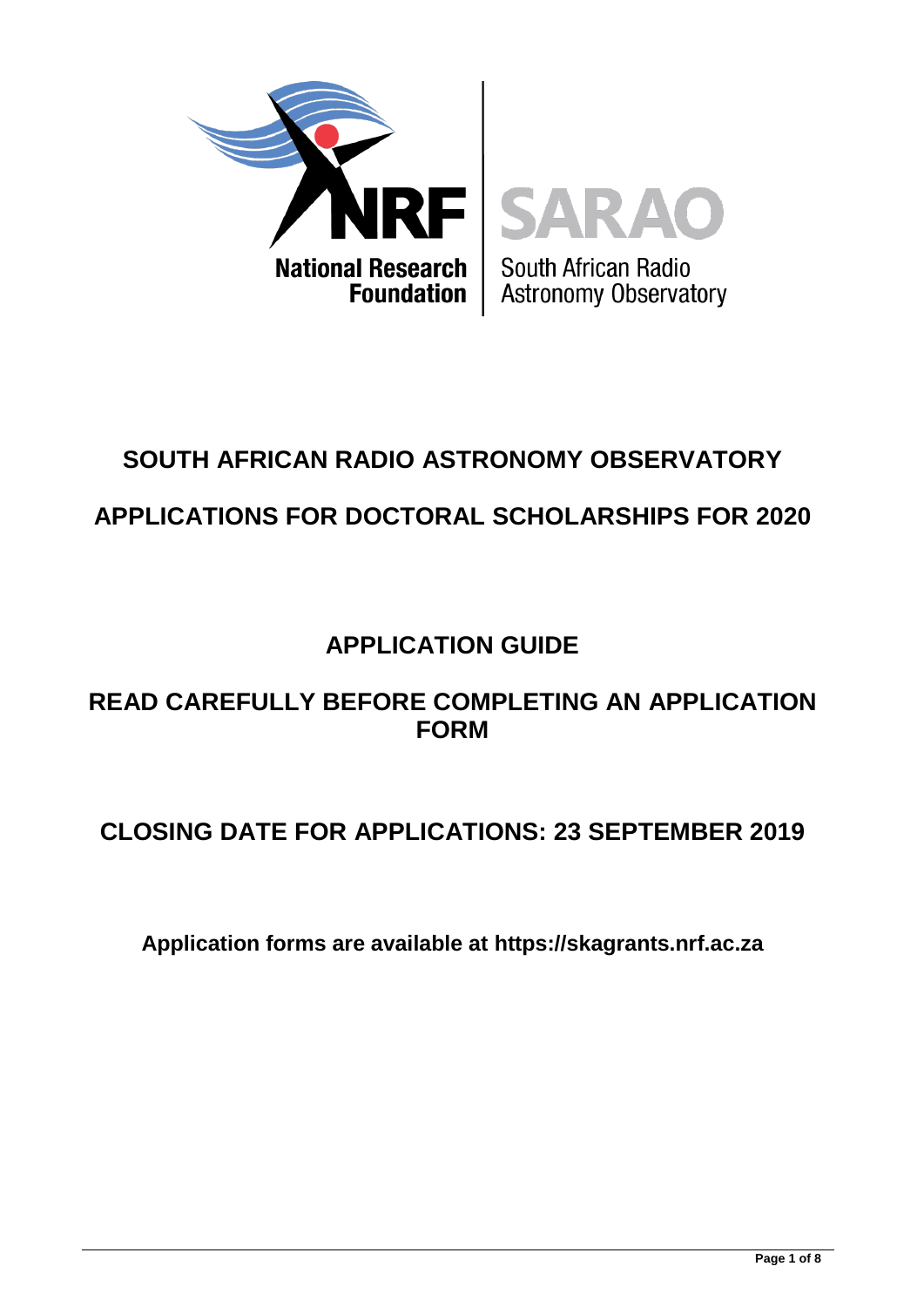## **1 SARAO DOCTORAL SCHOLARSHIP APPLICATIONS**

- 1.1 SARAO will consider applications from eligible students (see Section 2) who wish to complete a Doctoral degree in one of relevant focus areas in science or engineering, listed in Section 6.
- 1.2 For 2020, SARAO will award up to 10 scholarships to Doctoral students.
- 1.3 Please note that successful applicants will be notified by 22 November 2019. If you have not heard from SARAO by 22 November 2019, please assume that your application was NOT successful.

## **2 ELIGIBILITY FOR DOCTORAL SCHOLARSHIPS**

- 2.1 South African citizens and citizens of Botswana, Ghana, Kenya, Madagascar, Mauritius, Mozambique, Namibia and Zambia, who wish to complete a relevant Doctoral degree at a South African university, or at a university in a SKA partner country in Africa.
- 2.2 Academically excellent students who have completed/are completing a Masters degree, which is relevant to the scientific or technical focus areas listed in Section 6.

## **3 RESEARCH FOR DOCTORAL SCHOLARSHIP STUDENTS**

- 3.1 Students DO NOT need to submit a research project proposal with their scholarship application form. Students are only required to indicate their preferred research area/s on the application form.
- 3.2 A panel, duly appointed by SARAO, will evaluate all scholarship applications, and recommend to SARAO which applicants should be considered for a Doctoral scholarship in 2020.
- 3.3 Students recommended for a Doctoral scholarship will be notified by SARAO, and will be provided with the list of approved research projects for 2020. Students must select the project they wish to pursue for their Doctoral degree from the list of approved projects. **STUDENTS AWARDED A DOCTORAL SCHOLARSHIP MAY NOT PURSUE RESEARCH PROJECTS THAT ARE NOT ON THE LIST OF APPROVED PROJECTS FOR 2020.**
- 3.4 Each of the projects listed on the approved projects list will provide the information of the project supervisor. Students will be required to contact the relevant supervisor to discuss project details, and ascertain suitability to pursue the project. Note that a project supervisor is not obliged to accept a student if the supervisor feels the student is not suitably qualified to pursue a particular project.
- 3.5 Students awarded a Doctoral scholarship will have to register at the university where the supervisor of the research project is based, and the student will have to undertake his/her degree at that university.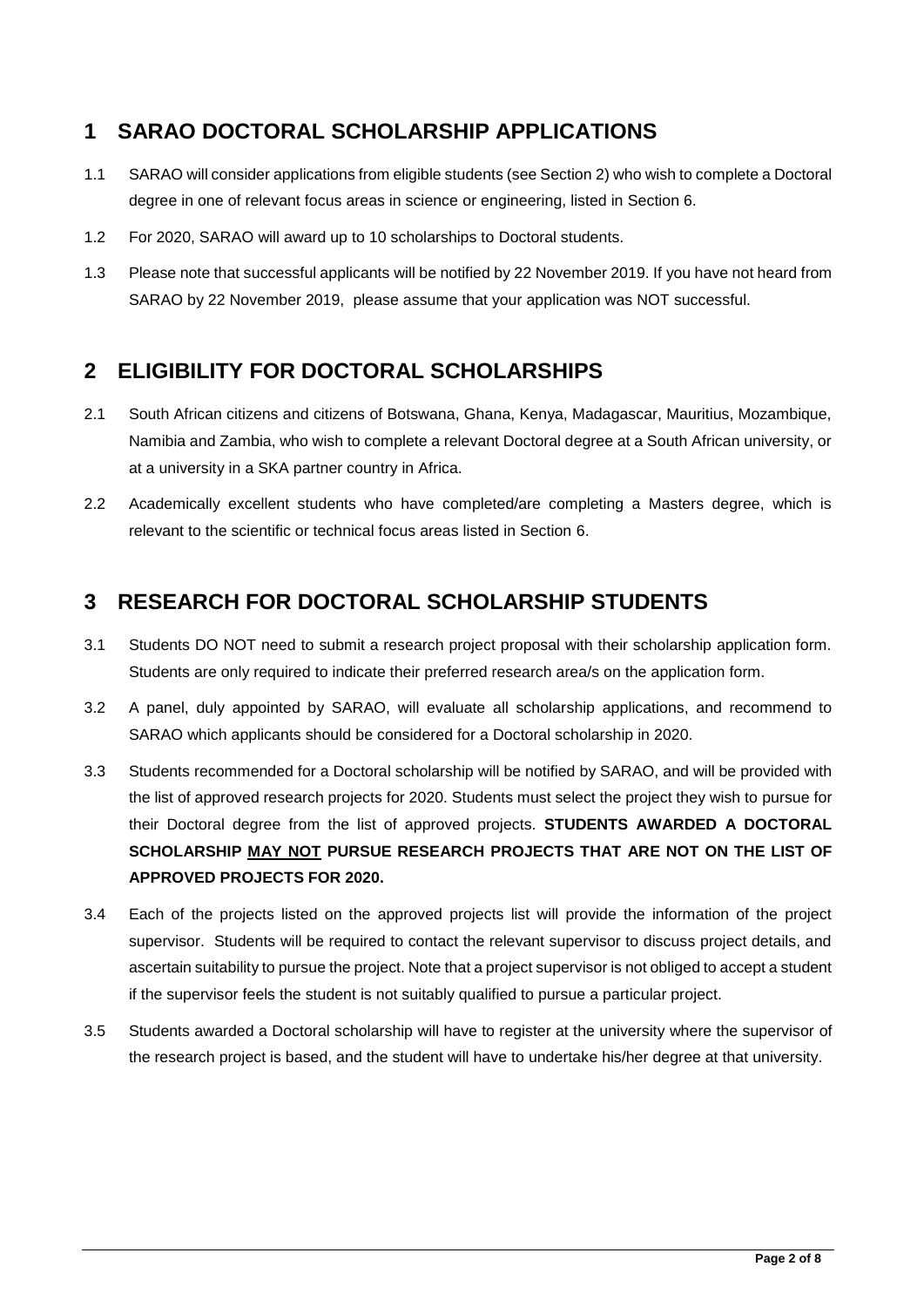## **4 DOCTORAL SCHOLARSHIP STRUCTURE AND FUNDING LEVELS FOR 2020**

Note: The scholarship levels quoted in the table below are the current levels, and may be adjusted to consider changes in university fees and inflation.

| <b>Grant Item</b>           | <b>Current Level</b>      | <b>Comments</b>                                        |
|-----------------------------|---------------------------|--------------------------------------------------------|
| Scholarship                 | R 155,000 per year        | For a Doctoral degree, scholarships are awarded        |
|                             |                           | for a maximum of three years.                          |
| Travel grant                | R 34,000 per year         | Travel grants are awarded annually, for the du-<br>1.  |
|                             |                           | ration of the scholarship, which is two years for      |
|                             |                           | a Doctoral degree.                                     |
|                             |                           | The student must use the travel grant for travel<br>2. |
|                             |                           | related to his/her research.                           |
|                             |                           | It is compulsory for a student to travel at<br>3.      |
|                             |                           | least once a year to a conference/workshop             |
|                             |                           | for research purposes.                                 |
|                             |                           | Travel grants, or any funds remaining from a<br>4.     |
|                             |                           | travel grant, for a particular year, will be carried   |
|                             |                           | over to the following year.                            |
| Equipment grant             | R 38,000 once-off, for    | The equipment grant is a total amount availa-<br>1.    |
|                             | the duration of the       | ble for the full duration of the scholarship (i.e.     |
|                             | degree                    | this is not an annual amount).                         |
|                             |                           | 2.<br>The equipment grant is available to the student  |
|                             |                           | to support the purchase of equipment required          |
|                             |                           | for his/her research.                                  |
|                             |                           | 3.<br>Equipment grants, or any funds remaining from    |
|                             |                           | an equipment grant will be carried over to the         |
|                             |                           | following year.                                        |
| Home travel grant           | Cost of one return        | SARAO will organise and pay for one return ticket,     |
|                             | ticket, with one change,  | per year, for students from Botswana, Ghana,           |
|                             | per year                  | Kenya, Madagascar, Mauritius, Mozambique,              |
|                             |                           | Namibia and Zambia, to travel to South Africa.         |
| Repatriation fee            | Paid in full, if required | SARAO will pay the repatriation fee, if required, for  |
|                             |                           | students from Botswana, Ghana, Kenya,                  |
|                             |                           | Madagascar, Mauritius, Mozambique, Namibia and         |
|                             |                           | Zambia.                                                |
| Emergency medical insurance | Paid in full              | SARAO will pay the cost of emergency medical           |
|                             |                           | insurance for students from Botswana, Ghana,           |
|                             |                           | Kenya, Madagascar, Mauritius, Mozambique,              |
|                             |                           | Namibia and Zambia.                                    |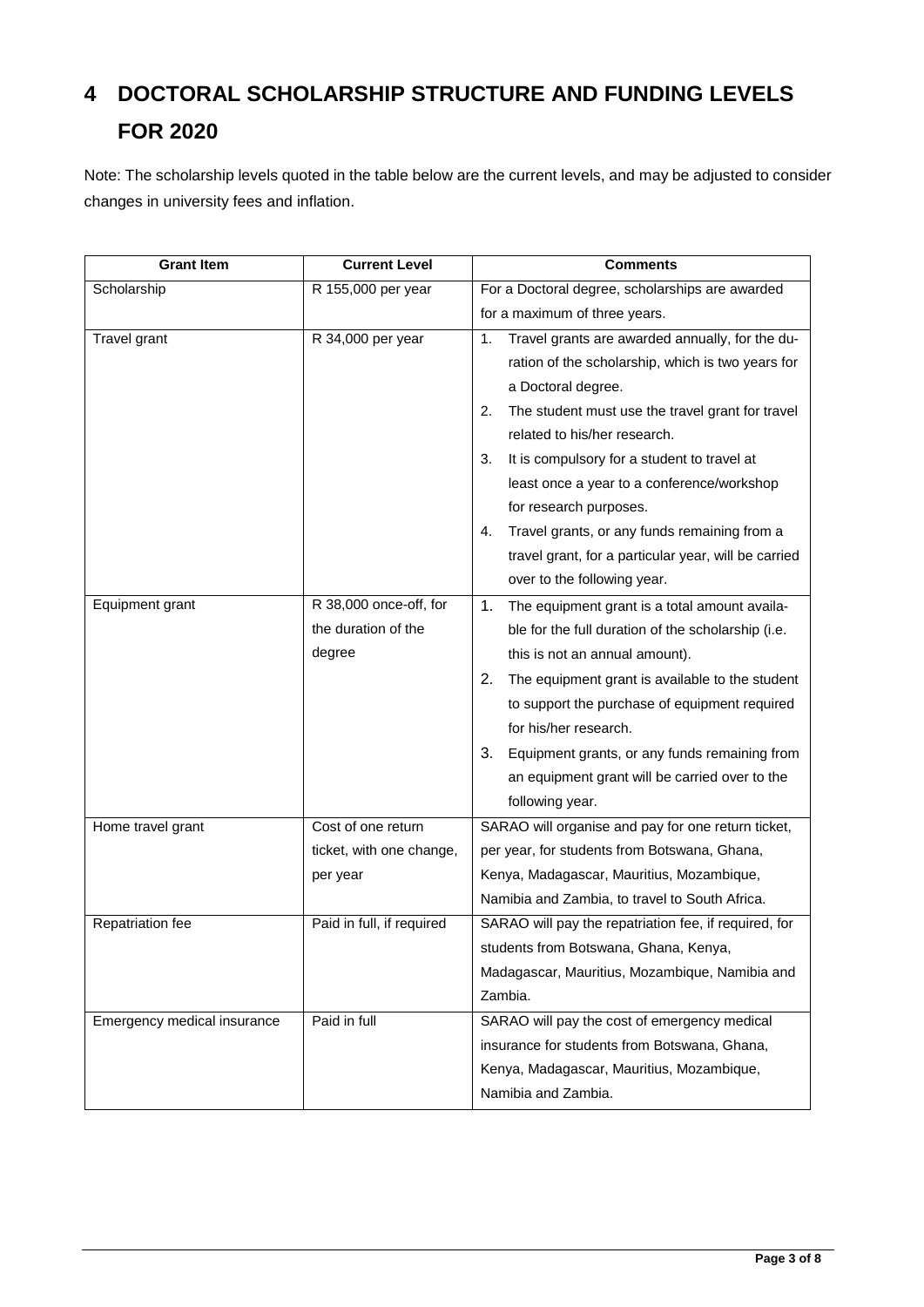## **5 CONDITIONS OF AWARD OF A DOCTORAL SCHOLARSHIP**

- 5.1 The duration of a SARAO scholarship is three years for a Doctoral degree.
- 5.2 Students must be registered as full-time students at the university where their supervisor is based.
- 5.3 Students are required to submit proof of registration at their university, to SARAO. No funds for a scholarship will be released until SARAO has received the proof of registration.
- 5.4 Once SARAO has received proof of registration for a student's first year of their Doctoral degree, SARAO will pay 100% of the student's scholarship (excluding the travel and equipment grants) to the university. It is the responsibility of the student to manage his/her scholarship funds to ensure that he/she has sufficient funds for one full academic year (twelve months). Under NO circumstances will SARAO release additional scholarship funds to a student.
- 5.5 The second and third years of a student's Doctoral scholarship is renewable at the sole discretion of SARAO. Renewal is subject to satisfactory performance, which will be determined through Annual Progress Reports (APR), detailing progress on deliverables as per the original research proposal. In the report, deliverables should be demonstrated by showing evidence thereof e.g. peer-reviewed papers, conference proceedings, developed hardware, preliminary results of simulations or data analysis, etc. APRs must be drafted and submitted to SARAO by the student's supervisor.
- 5.6 Following approval of a student's APR, and on receipt of proof of a student's registration for his/her second or third year of a Doctoral degree, SARAO will pay 100% of the student's scholarship (excluding the travel and equipment grants) to the university. It is the responsibility of the student to manage his/her scholarship funds to ensure that he/she has sufficient funds for one full academic year (twelve months). Under NO circumstances will SARAO release additional scholarship funds to a student.
- 5.7 Students are required to submit APRs at the end of the third year of their Doctoral degree.
- 5.8 Students may not hold full-time salaried employment during this scholarship, but may undertake up to twelve hours of work per week. If a student is found to be working for any organisation for more than twelve hours per week, his/her scholarship will be cancelled and he/she will have to refund all payments of the scholarship already received by them (this includes funds paid out from a student's travel and equipment grants).
- 5.9 All research papers published by students must acknowledge the financial assistance of SARAO. "The financial assistance of the South African Radio Astronomy Observatory (SARAO) towards this research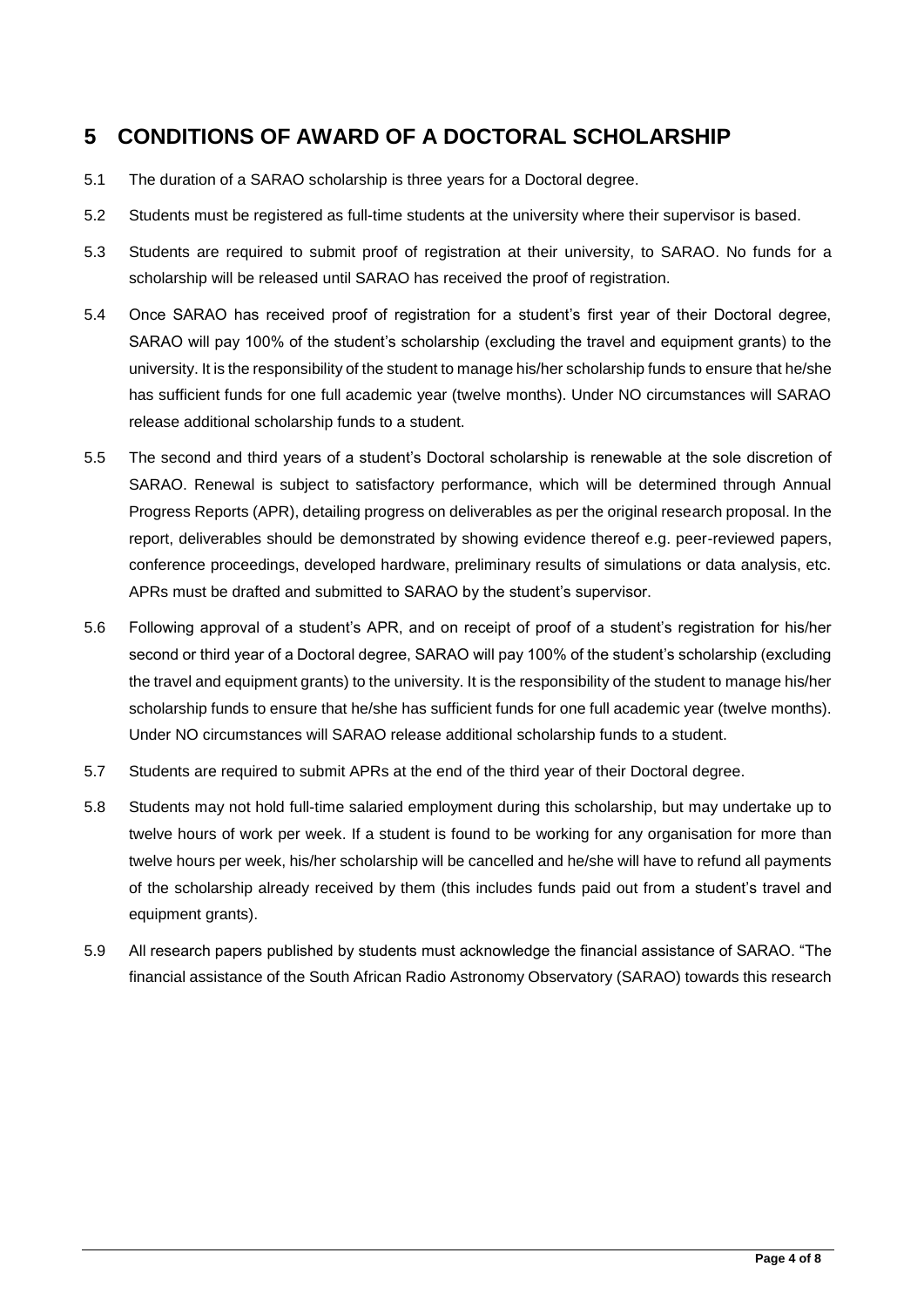is hereby acknowledged (www.ska.ac.za)" A copy of research papers published by students must be provided to SARAO.

- 5.10 Students are required to attend the annual SARAO Postgraduate Scholarship Conference, and to present their research at the conference.
- 5.11 Following the National Research Foundation's policy, students are allowed to hold supplementary grants or emoluments, during this scholarship, to a maximum of 50% of the SARAO award, but the student must inform SARAO via his/her university of such awards or emoluments.
- 5.12 If a student wishes to change his/her research project, field of study, or the university, for which the scholarship was offered, he/she must provide a motivation to SARAO for approval, prior to any changes.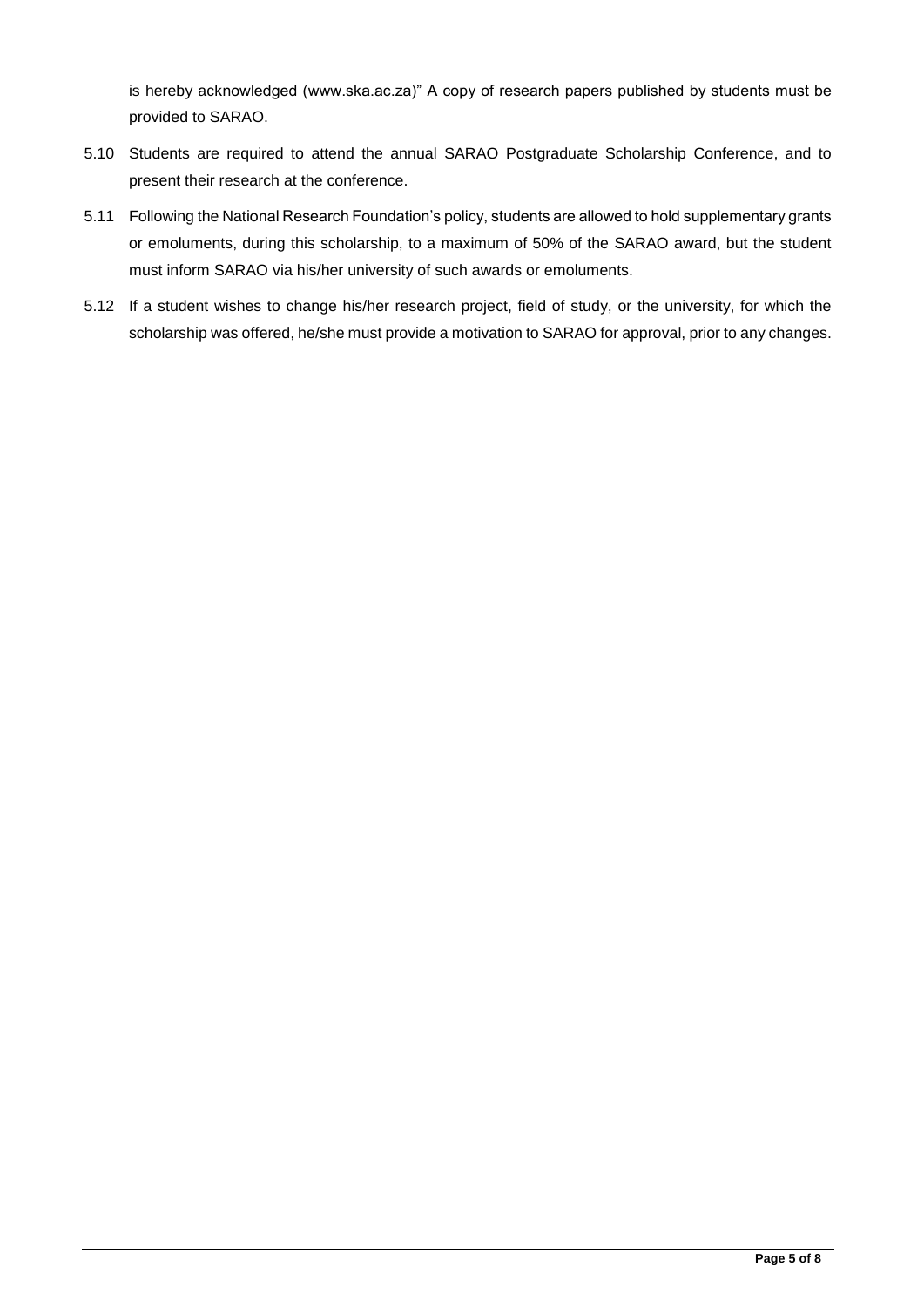SARAO is under no obligation to continue to support a student if the changes do not align with the original criteria on which the scholarship offer was made.

- 5.13 Students who do not obtain the degree for which the scholarship was awarded will have to refund all payments of the scholarship already received by them (this includes funds paid out from a student's travel and equipment grants).
- 5.14 On completion of a degree, funded by a SARAO scholarship, students are required to submit a copy of their degree certificate to SARAO.
- 5.15 The annual travel grant is available to support travel related to a student's research.
- 5.16 An application for travel must be submitted to SARAO, via the university research office.
- 5.17 To allow for the time taken to process the payment of grants from SARAO to the university, travel grant applications for international travel should be submitted at least two months before any trip is to be undertaken, and for local travel, at least one month before any trip is to be undertaken.
- 5.18 Travel grant applications must be endorsed by a student's supervisor.
- 5.19 The approval of a travel grant application is at the sole discretion of SARAO.
- 5.20 The grant includes subsistence and accommodation.
- 5.21 Unspent travel grant funds will automatically be carried over from one year to the next, for the duration of the scholarship award.
- 5.22 The equipment grant is available to support the purchase of equipment required to enable a student to do his/her research, and is a total amount for the duration of the scholarship.
- 5.23 An application to purchase equipment using this grant must be submitted to SARAO, via the university research office.
- 5.24 The approval of an equipment grant application is at the sole discretion of SARAO.
- 5.25 Unless circumstances are motivated as exceptional, SARAO will NOT approve funding to purchase books, cellular phones, media players, E-readers, printers, digital projectors, iPads or other tablets.
- 5.26 Unspent equipment grant funds will automatically be carried forward from one year to the next, for the duration of the scholarship award.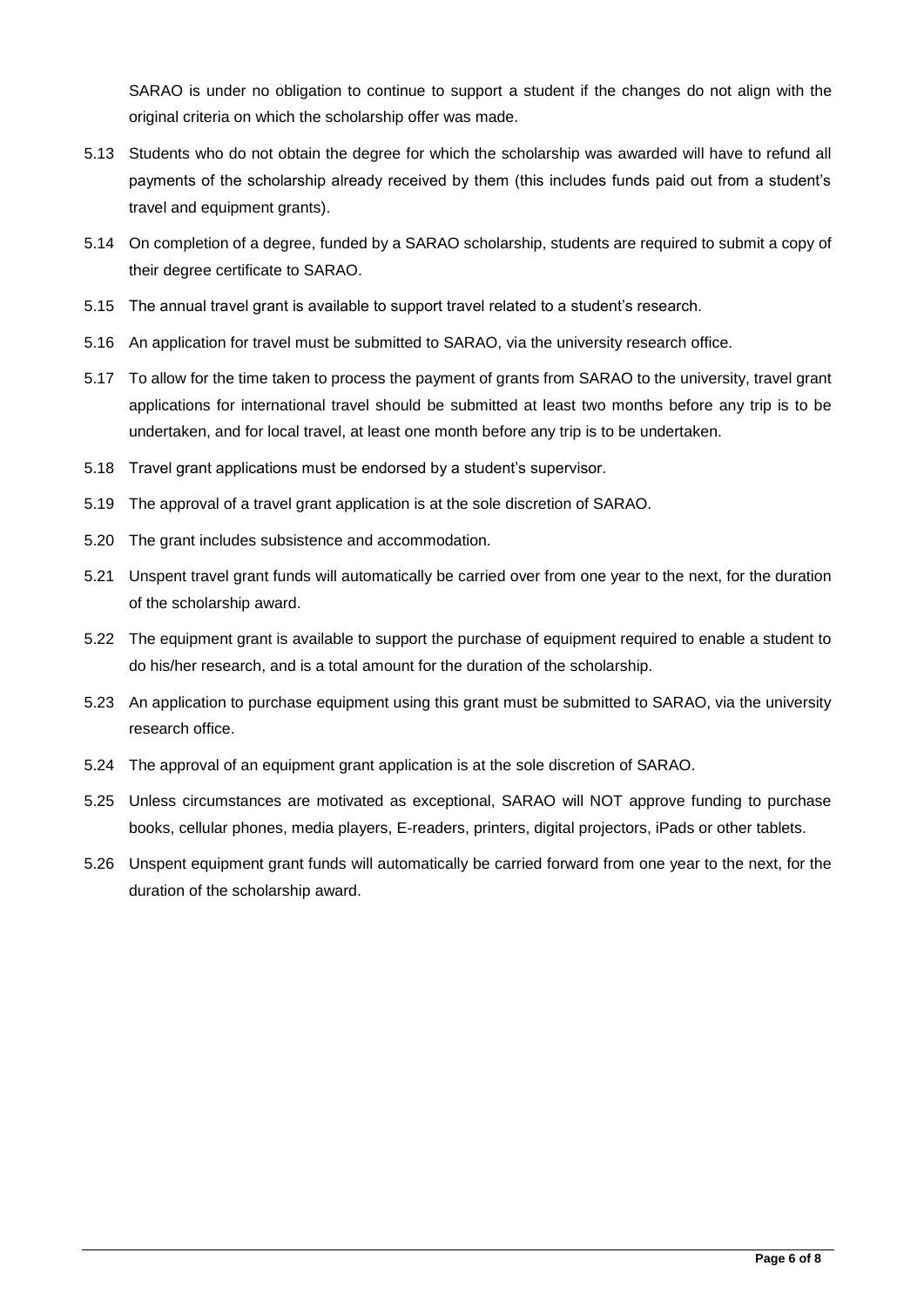## **6 FOCUS AREAS FOR DOCTORAL RESEARCH IN 2020**

#### 6.1 Science

Topics exploiting data projected to be available by 2020-21 from key existing radio astronomy instruments located in South Africa. These include MeerKAT, HERA, C-BASS, early versions of HIRAX, and HartRAO facilities (including astrometry and geodesy applications). Amongst these, MeerKAT is the highest priority area. Multi-wavelength projects with direct links to the above will be considered.

#### 6.2 Engineering

Engineering topics should be directly related to the needs of building and operating radio telescopes that are supported or hosted by SARAO. Proposed projects must provide the student with skills that are critical to radio astronomy and geodesy, and proposals should explicitly list these skills. Priority will be given to topics that fall within the areas listed here:

- 6.2.1 Radio astronomy antennas and receiver systems (including digitisation) associated with supported and hosted instruments.
- 6.2.2 Real-time digital signal processing instrumentation for radio astronomy, specifically using FPGA and GPU platforms.
- 6.2.3 Hardware and data analysis systems for detecting, monitoring and identifying Radio Frequency Interference (RFI), including the use of telescope data (e.g. using MeerKAT visibilities to locate RFI sources).
- 6.2.4 Hardware, software and data analytic systems associated with the control and monitoring of radio telescopes.
- 6.2.5 Instrumentation and data analysis systems to support geodesy undertaken by SARAO.

#### **7 HOW TO APPLY FOR A SARAO DOCTORAL SCHOLARSHIP**

- 7.1 Application forms can be found online at [https://skagrants.nrf.ac.za.](https://skagrants.nrf.ac.za/)
- 7.2 Students must submit their application forms via the research office at the university where they are currently registered **(NB: Students not currently registered at a South African university may**